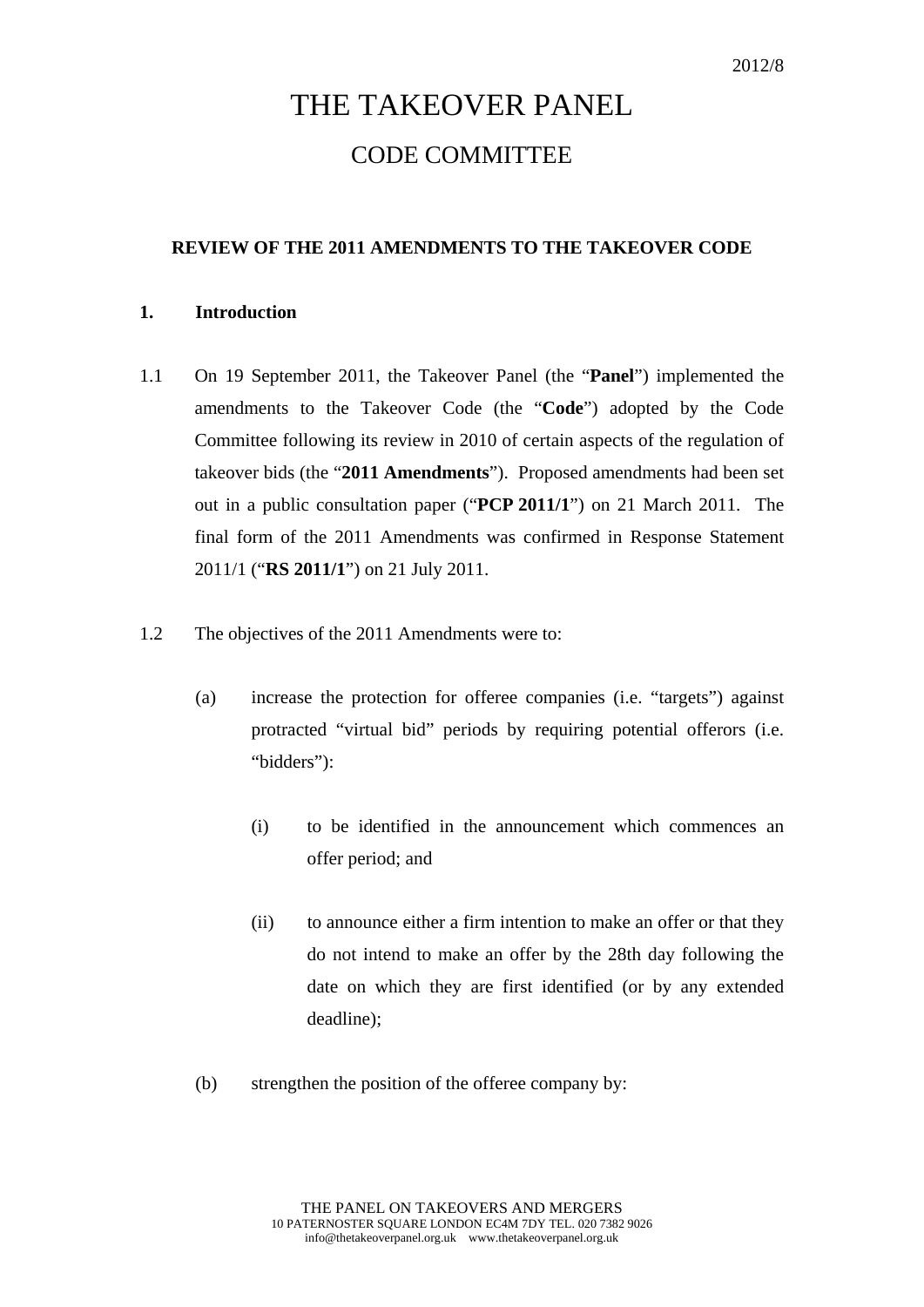- (i) prohibiting deal protection measures and inducement fees, other than in certain limited cases; and
- (ii) clarifying that offeree company boards are not limited in the factors that they may take into account in giving their opinion on an offer;
- (c) increase transparency and improve the quality of disclosure by:
	- (i) requiring the disclosure of offer-related fees; and
	- (ii) requiring the disclosure of the same financial information in relation to an offeror and the financing of an offer irrespective of the nature of the offer; and
- (d) provide greater recognition of the interests of offeree company employees by:
	- (i) improving the quality of disclosure by offerors and offeree companies in relation to the offeror's intentions regarding the offeree company and its employees; and
	- (ii) improving the ability of employee representatives to make their views known.
- 1.3 Paragraph 1.13 of RS 2011/1 stated that:

"Given the significance of the changes, the Code Committee intends to undertake a review of the operation of the amendments to the Code set out in this Response Statement by reference to a period of not less than 12 months following their implementation, subject to the level of bid activity during that period.".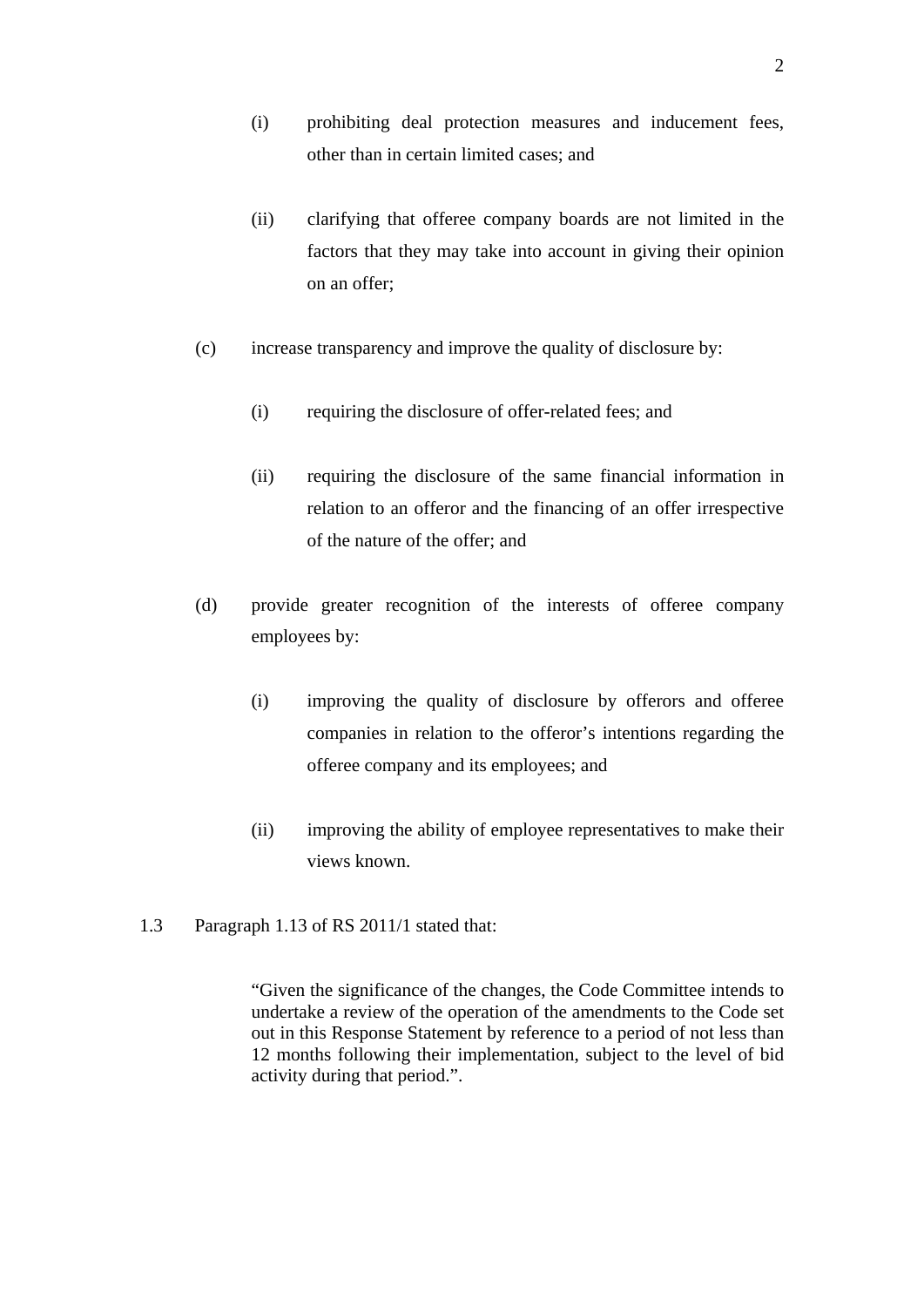- 1.4 Summary statistics for bid activity in the year ended 18 September 2012 are as follows (comparable statistics for the year ended 18 September 2011 are given in brackets):
	- There were 81 (79) "firm" offer proposals (i.e. proposals announced under Rule 2.7) which succeeded, lapsed or were withdrawn during the year. These proposals were in respect of 77 (77) offeree companies.
	- 80 (79) of those proposals reached the stage where formal offer documentation was sent to offeree company shareholders and 1 (0) was withdrawn.
	- 65 (66) of those offers resulted in the offeror obtaining control of the offeree company. Of the balance of 15 (13): 4 (3) were offers which would have resulted in the offeror obtaining control of the offeree company, but which lapsed; 10 (10) were "minority offers", where the offeror already held majority control of the offeree company; and 1 (0) was an unsuccessful partial offer for less than 30% of the shares in the offeree company.
	- 12 (9) offers were not recommended by the board of the offeree company at the time of the announcement under Rule 2.7 of a firm offer and 10 (7) were not recommended by the offeree company board when the offer documentation was published. 8 (6) offers continued not to be recommended at the end of the offer period, of which 7 (6) were successful and 1 (0) lapsed.
	- 7 further firm offers had not been resolved as at 18 September 2012 and have not therefore been included in the above figures.
	- There were 102 (109) offeree companies which went into an "offer period" during the year.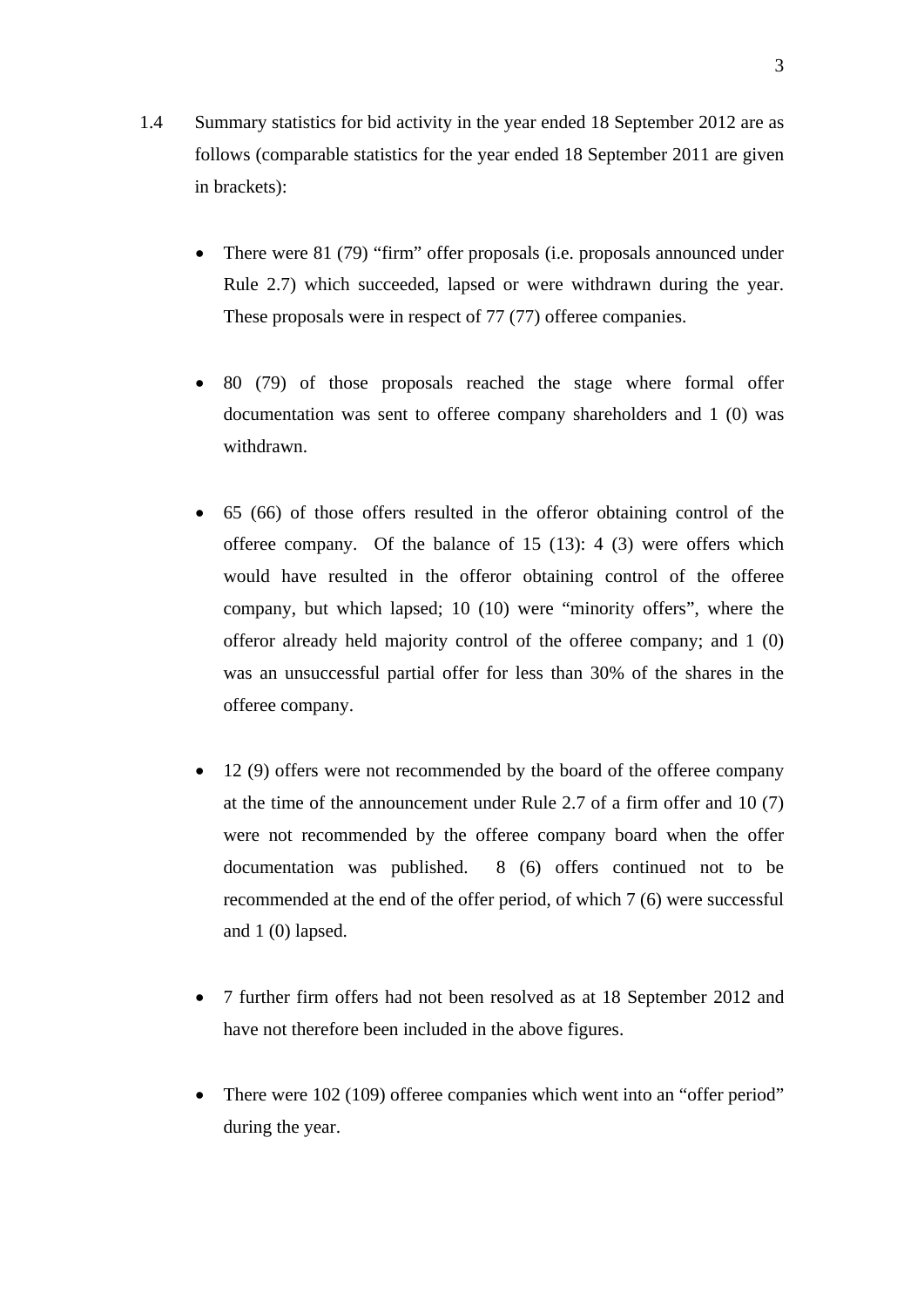1.5 This Statement sets out the Code Committee's conclusions following its review of the operation of the 2011 Amendments in the year ended 18 September 2012.

#### **2. Protection for offeree companies against protracted "virtual bid" periods**

#### *(a) Summary*

- 2.1 The 2011 Amendments included rule changes designed to increase the protection for offeree companies against protracted "virtual bid" periods, i.e. situations where a potential offeror announces that it is considering making an offer but without committing itself to doing so.
- 2.2 Overall, the Code Committee considers that those rule changes have worked well and there is no evidence of offeree companies having been put under siege for protracted periods. In addition, in the year ended 18 September 2012, there was a significant reduction in the proportion of offer periods which commenced with the announcement of a "possible offer" following rumour and speculation and/or an untoward movement in the offeree company's share price and a significant increase in the proportion of offer periods which commenced with the announcement of a firm offer (see paragraph 2.8 below).

# *(b) Requirement for potential offerors to be identified*

- 2.3 The new Rule 2.4(a) requires that the announcement of a possible offer by an offeree company which commences an offer period must identify any potential offerors with which the offeree company is in talks or from which it has received (and not unequivocally rejected) an approach with regard to a possible offer. The introduction of this requirement was intended to remove the advantage of anonymity previously enjoyed by certain potential offerors.
- 2.4 There were 102 announcements which led to the commencement of an offer period in the year ended 18 September 2012, of which 40 were announcements of a possible offer. Of these possible offer announcements: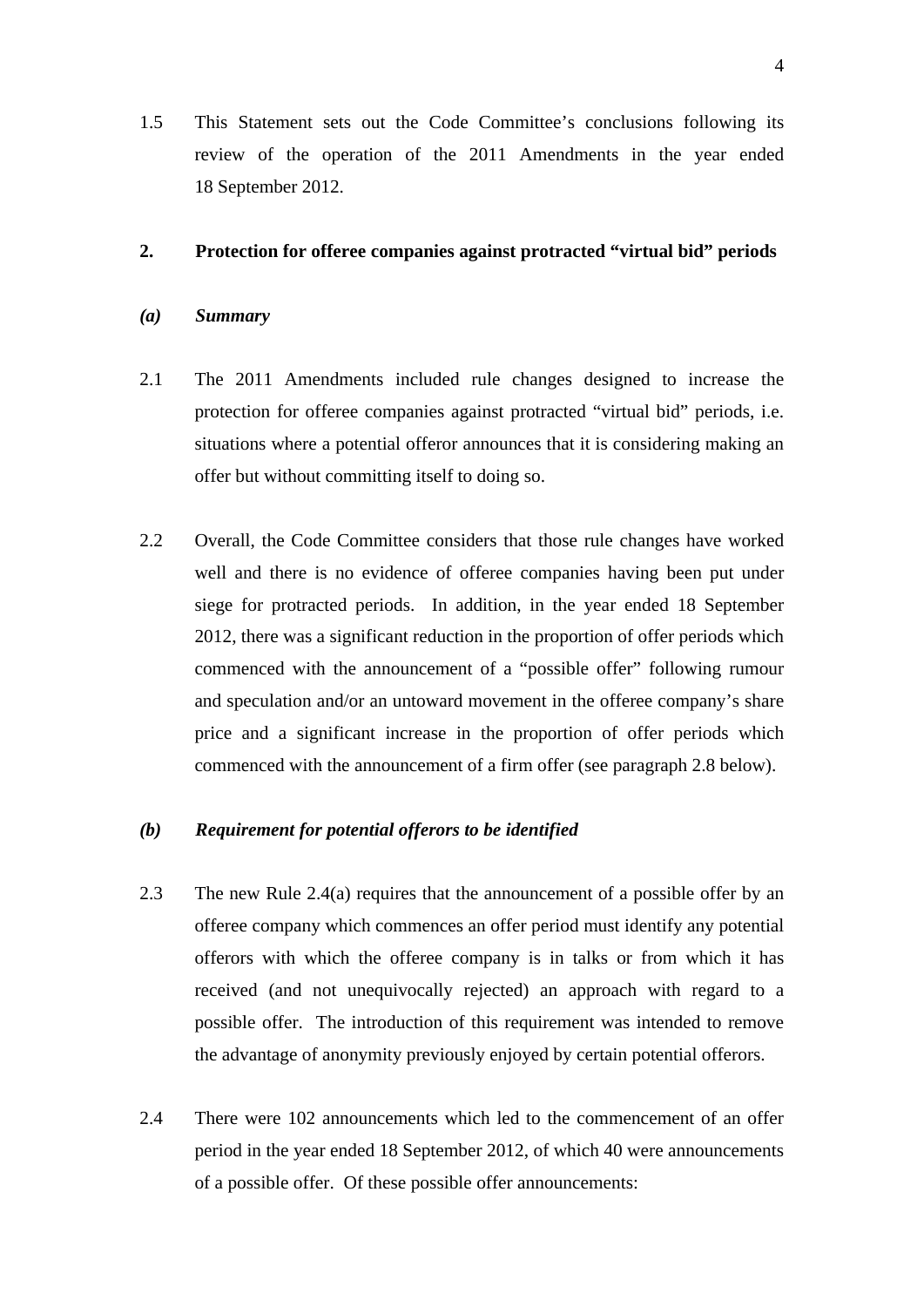- 37 announcements identified one potential offeror; and
- 3 announcements identified more than one potential offeror.

The remaining 62 announcements comprised:

- 15 announcements in which the offeree company initiated a "formal sale process";
- 6 "strategic review" announcements in which the offeree company specifically referred to an offer (or a merger or the search for a buyer for the company) as one of the options to be considered as part of the strategic review; and
- 41 announcements by an offeror of a firm offer for the offeree company.
- 2.5 During the consultation on PCP 2011/1, opponents of the requirement for offerors to be identified expressed concern that a significant number of potential offerors would, as a result, be deterred from approaching offeree companies. It is difficult for the Code Committee to assess whether potential offerors have been so deterred. However, the Code Committee notes that there was no significant reduction in the level of bid activity in the year ended 18 September 2012, as compared with the year ended 18 September 2011 (see paragraph 1.4 above).
- 2.6 In addition, it was argued by some respondents to PCP 2011/1 that a requirement for offerors to be identified might result in well-prepared potential offerors leaking details of their possible offer in order to force the offeree company to make an announcement. This would be because such an announcement would have to identify not only that potential offeror but also any (possibly less well-prepared) potential competitors who might have made an approach to the offeree company. The potential offeror's intention would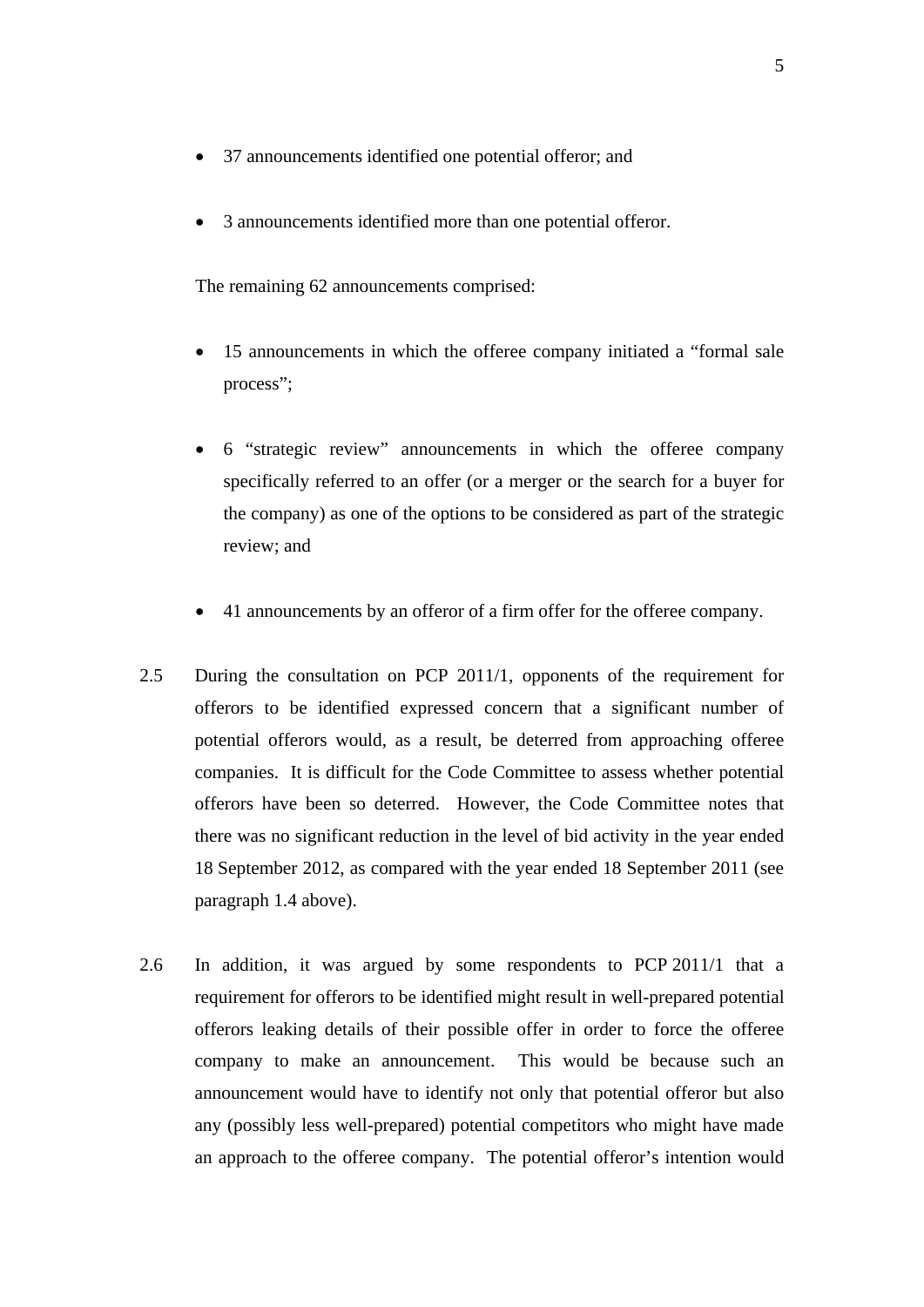therefore be that the requirement for any such competitor to be identified would, in fact, cause the competitor to withdraw. This concern does not appear to have been realised.

- 2.7 In PCP 2011/1, the Code Committee said that it considered that the knowledge that any potential offeror would be identified upon the commencement of an offer period could act as an incentive for potential offerors to ensure that the secrecy of possible offers was maintained and that appropriate steps were taken to minimise the chances of a leak of information. The Code Committee welcomes the fact that, in the year ended 18 September 2012, there was a significant increase in the proportion of offer periods which commenced following the announcement of a firm offer and a significant reduction in the proportion of offer periods which commenced following an untoward share price movement or rumour and speculation with regard to a possible offer.
- 2.8 Of the 102 offer periods which commenced in the year ended 18 September 2012 (year ended 18 September 2011 – 109):
	- 41 (27) commenced following an announcement of a firm offer under Rule 2.7;
	- 24 (46) commenced following announcements required under Rule 2.2(c) or (d) as a result of rumour and speculation and/or an untoward movement in the offeree company's share price; and
	- 37 (36) commenced following announcements made for other reasons.

Whilst it is difficult to establish a direct link between the rule changes and the proportionate increase in the number of offer periods which commenced with the announcement of a firm offer, these figures appear to suggest that the 2011 Amendments have contributed positively towards the Code Committee's aim of reducing the leakage of information in relation to takeover bids. The Code Committee reiterates the vital importance of absolute secrecy before an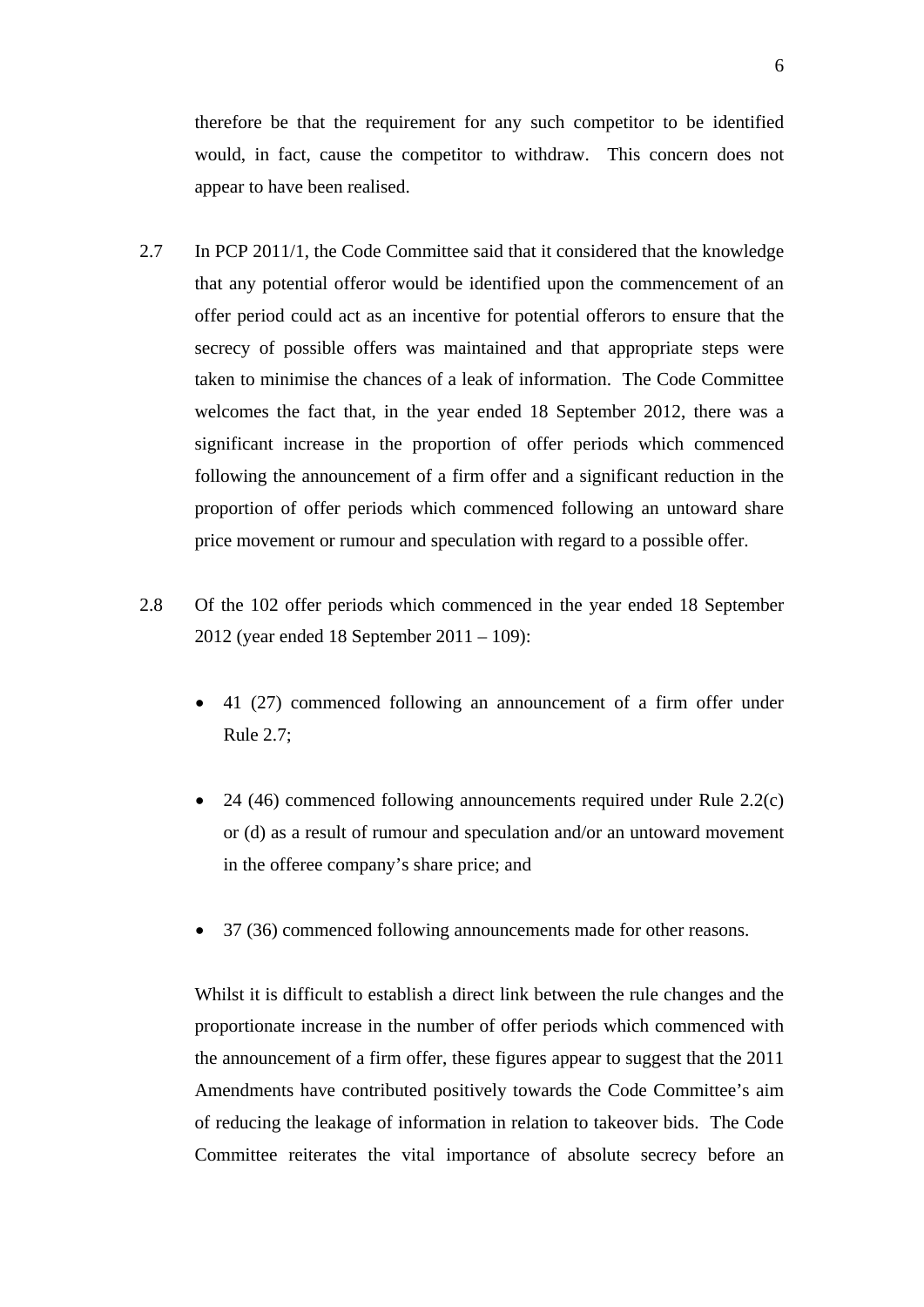announcement of an offer or possible offer and of the requirement for all persons who are privy to confidential information concerning an offer or possible offer to conduct themselves so as to minimise the chances of any leak of that information.

# *(c) Requirement for a potential offeror to "put up or shut up" or obtain a deadline extension*

- 2.9 The new Rule 2.6 requires that, by not later than 5.00 pm on the 28th day following the date on which it is first identified, a potential offeror must either:
	- (a) announce a firm intention to make an offer; or
	- (b) announce that it does not intend to make an offer,

unless the Panel has consented to an extension of the deadline at the request of the board of the offeree company.

- 2.10 The Code Committee considers that the requirement for a potential offeror to "put up or shut up" within 28 days of its identification (unless the Panel extends the deadline) has successfully provided the offeree company with the ability to control the duration of the period of uncertainty and disruption following the announcement of a possible offer.
- 2.11 As is made clear in Rule 2.6(c), the Panel will normally consent to an extension to a "put up or shut up" deadline only at the request of the board of the offeree company. In the year ended 18 September 2012, the Panel Executive (the "**Executive**"), at the request of the offeree company board, extended "put up or shut up" deadlines with respect to 15 potential offerors identified following the implementation of the 2011 Amendments (with extensions being granted to deadlines which expired after 18 September 2012 with respect to a further 3 potential offerors). A further 27 potential offerors were identified following the implementation of the 2011 Amendments and were subject to an initial 28 day deadline which the offeree company board did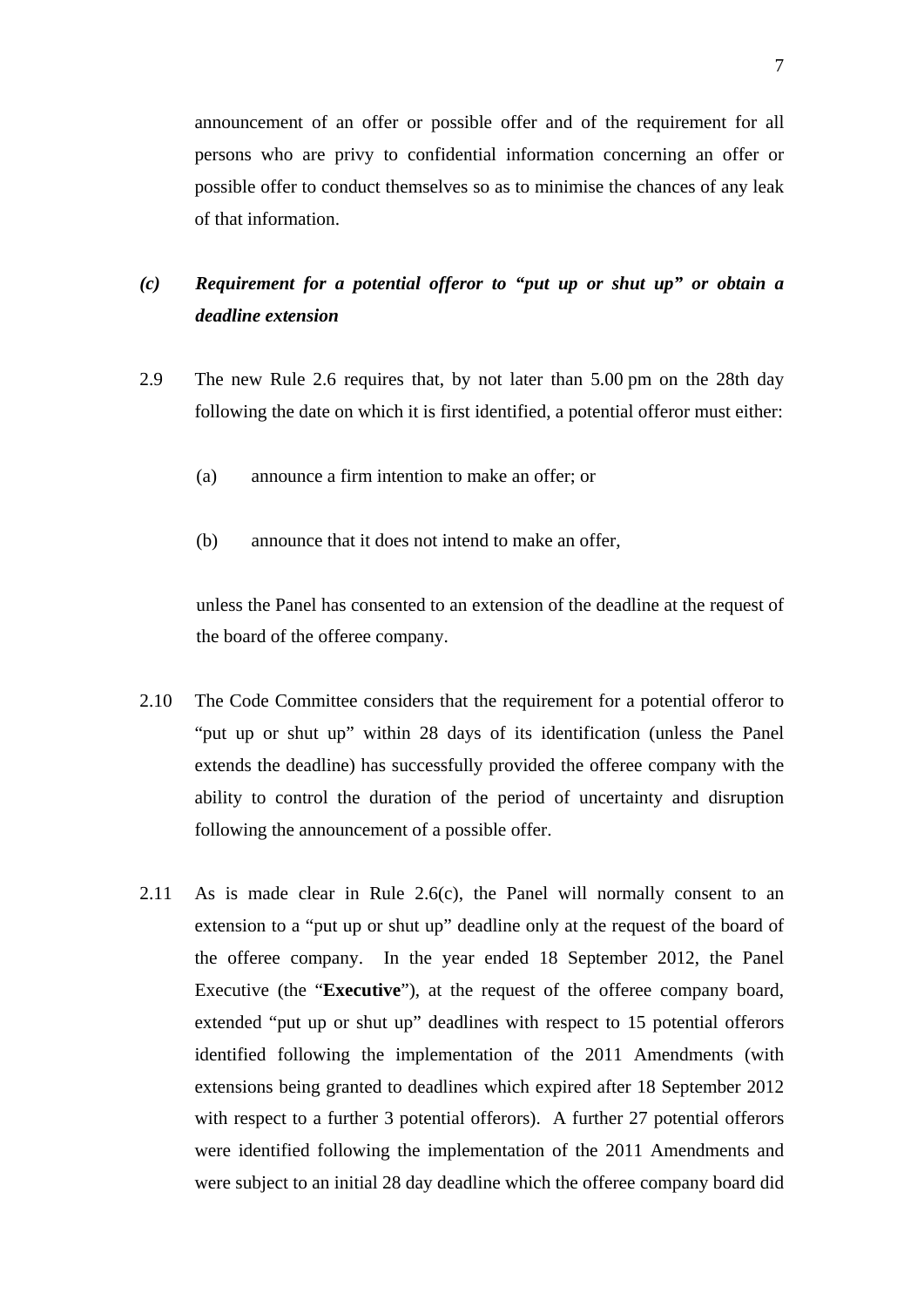not seek to extend (and 1 potential offeror was subject to an initial 28 day deadline that fell after 18 September 2012 which was not extended). There were no cases in which the Executive refused a request by an offeree company board for a deadline extension.

2.12 Of the 39 offer periods which commenced in the year ended 18 September 2012 and in relation to which a "put up or shut up" deadline was set, there were 21 in relation to which at least one offeror announced a firm offer for the offeree company under Rule 2.7 and 13 in relation to which all of the potential offerors announced, under Rule 2.8, that they did not intend to make an offer. As at 18 September 2012, there were 5 offer periods with an unexpired "put up or shut up" deadline.

#### *(d) Formal sale process*

- 2.13 The new Note 2 on Rule 2.6 introduced the ability for the Panel to grant a dispensation from the requirements for potential offerors to be identified and to be subject to a "put up or shut up" deadline where, prior to an offeror having announced a firm offer, the offeree company announces that it is seeking one or more potential offerors by means of a formal sale process. In the year ended 18 September 2012, there were 15 offer periods which commenced with the announcement by the offeree company of a formal sale process and 1 further offer period which commenced with the announcement of a possible offer but where the offeree company subsequently announced that it was initiating a formal sale process. Where relevant, the Executive granted a dispensation from the requirement for any potential offerors to be identified and from the requirement for a "put up or shut up" deadline to be imposed.
- 2.14 Under Note 2 on Rule 21.2, by way of dispensation from the restrictions in Rule 21.2(a), where an offeree company has initiated a formal sale process, it will normally be permitted to enter into an inducement fee arrangement with one of the offerors which had participated in that process at the time of the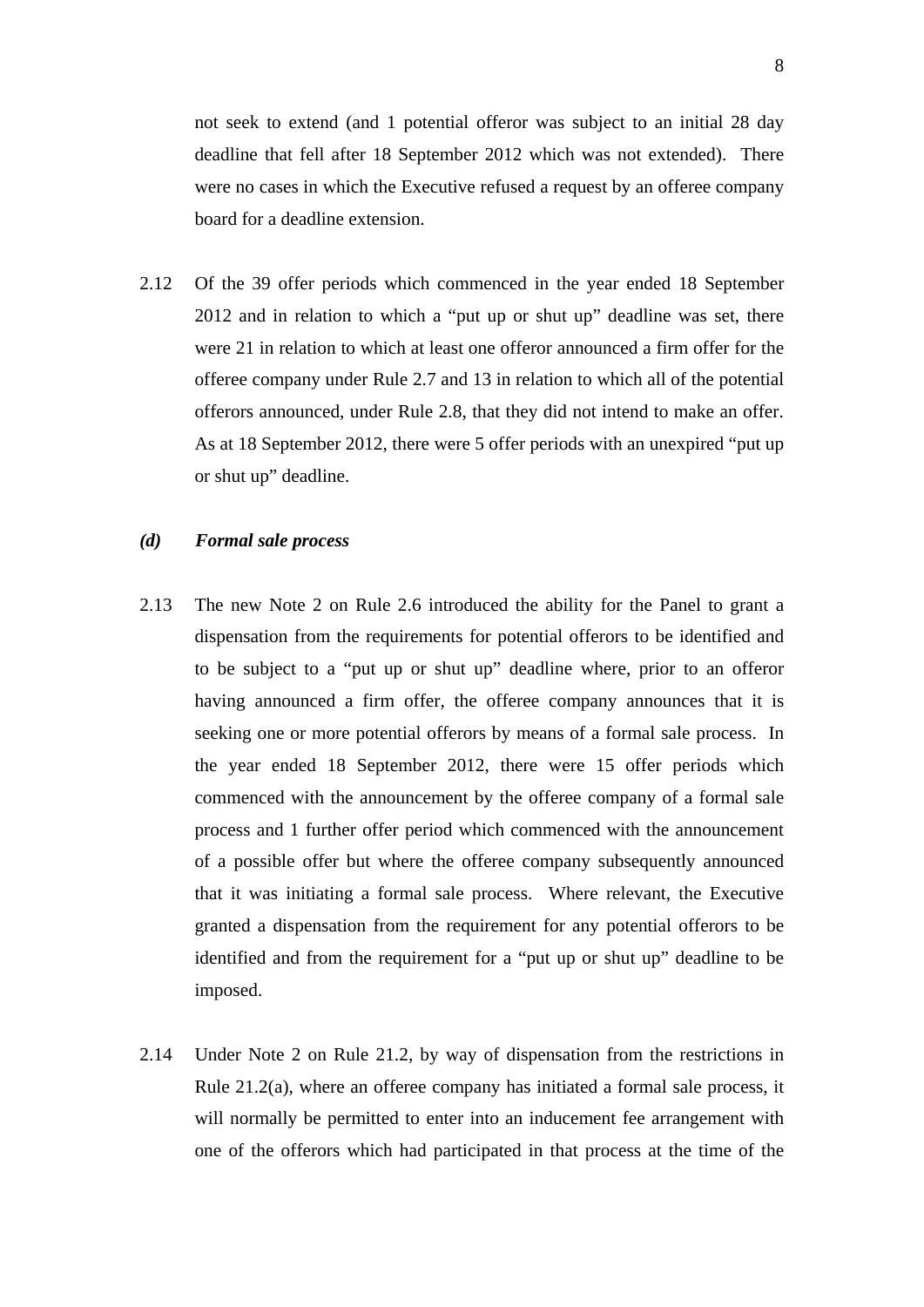announcement of its firm offer. The operation of this dispensation is considered in section 3 below.

2.15 The ability for an offeree company to announce that it is initiating a formal sale process has existed under the Code only since the introduction of the 2011 Amendments. The Code Committee considers that the significant number of formal sale processes initiated in the year ended 18 September 2012 indicates that the mechanism is a valuable addition to the options available to offeree companies. However, the Code Committee believes that it is too early for it to make a full assessment of the operation of formal sale processes. The Code Committee does not therefore propose to introduce any further amendments to the Code in relation to formal sale processes at present but has asked the Executive to keep practice under review. In due course, this may result in the Executive publishing a Practice Statement and/or in the Code Committee bringing forward proposals for additional provisions with regard to formal sale processes, including, for example, in relation to the circumstances in which a formal sale process may be initiated.

#### *(e) Where a potential offeror ceases to consider the possibility of an offer*

2.16 The new Note 4 on Rule 2.2 introduced the ability for the Panel to grant a dispensation from the requirement to make an announcement of a possible offer where it is satisfied that the potential offeror has ceased actively to consider making an offer for the offeree company. Where such a dispensation is granted, Note 4(a) on Rule 2.2 provides that the former potential offeror will be restricted from actively considering the making of an offer for the offeree company for a period of six months and, in addition, will be subject to the restrictions in Rule 2.8 that apply to persons who announce that they do not intend to make an offer. In addition, Note 4(b) on Rule 2.2 provides that, even where the Panel grants a dispensation from the requirement to make an announcement of a possible offer, an announcement may subsequently have to be made if either:

(a) any rumour and speculation continues or is repeated; or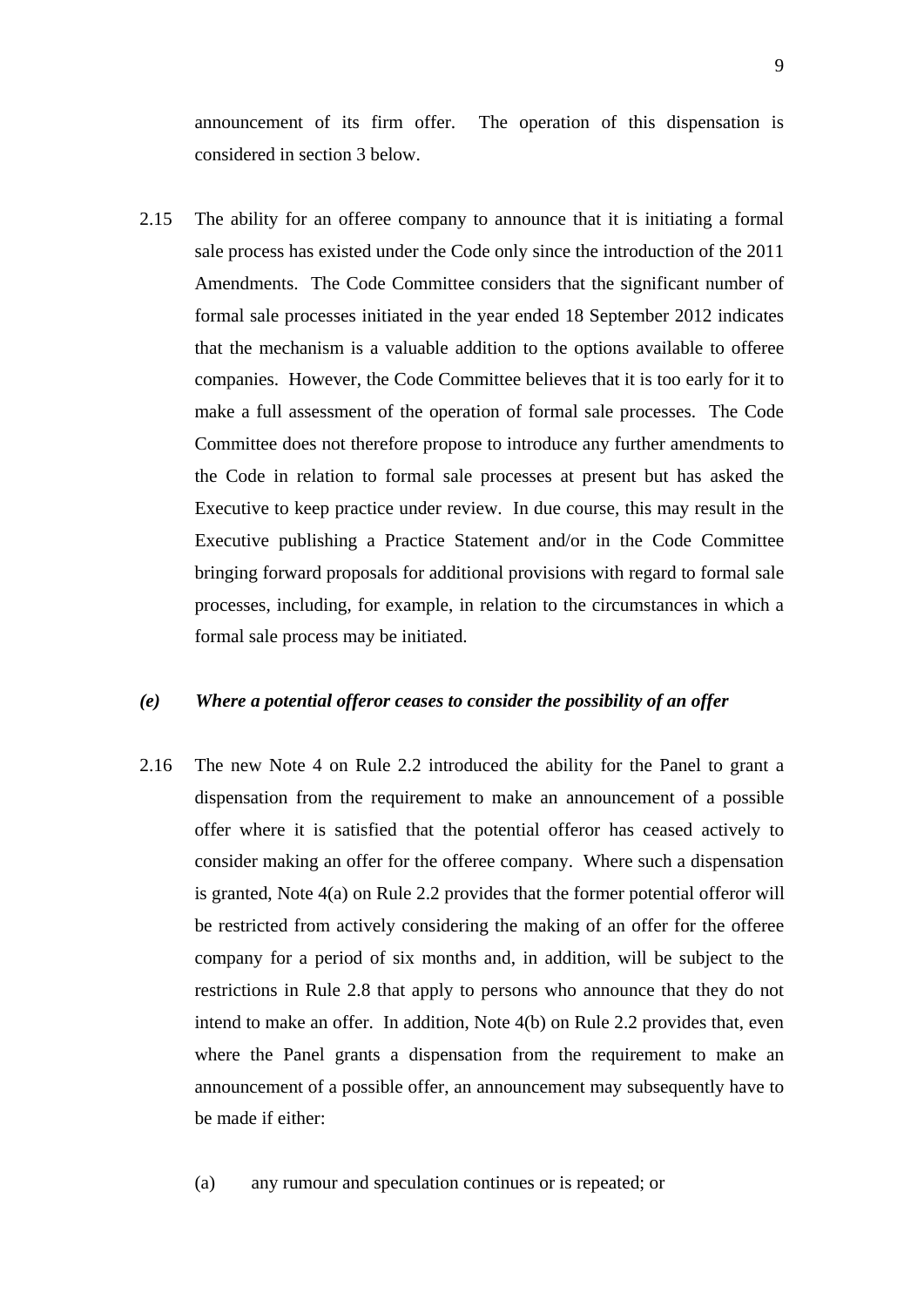- (b) the Panel considers that an announcement is necessary in order to prevent the creation of a false market.
- 2.17 In the year ended 18 September 2012, there were 5 cases in which the Executive granted a dispensation under Note 4(a) on Rule 2.2 and 1 case in which an announcement was subsequently required under Note 4(b) on Rule 2.2.
- 2.18 The Code Committee has asked the Executive to continue to monitor the operation of Note 4 on Rule 2.2 and intends to keep this provision under review.

# **3. Prohibition of deal protection measures and inducement fees**

- *(a) Summary*
- 3.1 The 2011 Amendments included the adoption of a new Rule 21.2. Rule 21.2(a) prohibits inducement fee arrangements, implementation agreements and other "offer-related arrangements" between the offeree company (or any person acting in concert with it) and the offeror (or any person acting in concert with it) during an offer period or when an offer is reasonably in contemplation.
- 3.2 Subject to the comments made in paragraphs 3.4 to 3.6 below, the Code Committee believes that the general prohibition on "deal protection measures" and inducement fees has achieved its objectives of:
	- (a) reducing the tactical advantages which offerors were able to obtain over offeree companies; and
	- (b) redressing the balance in favour of the offeree company.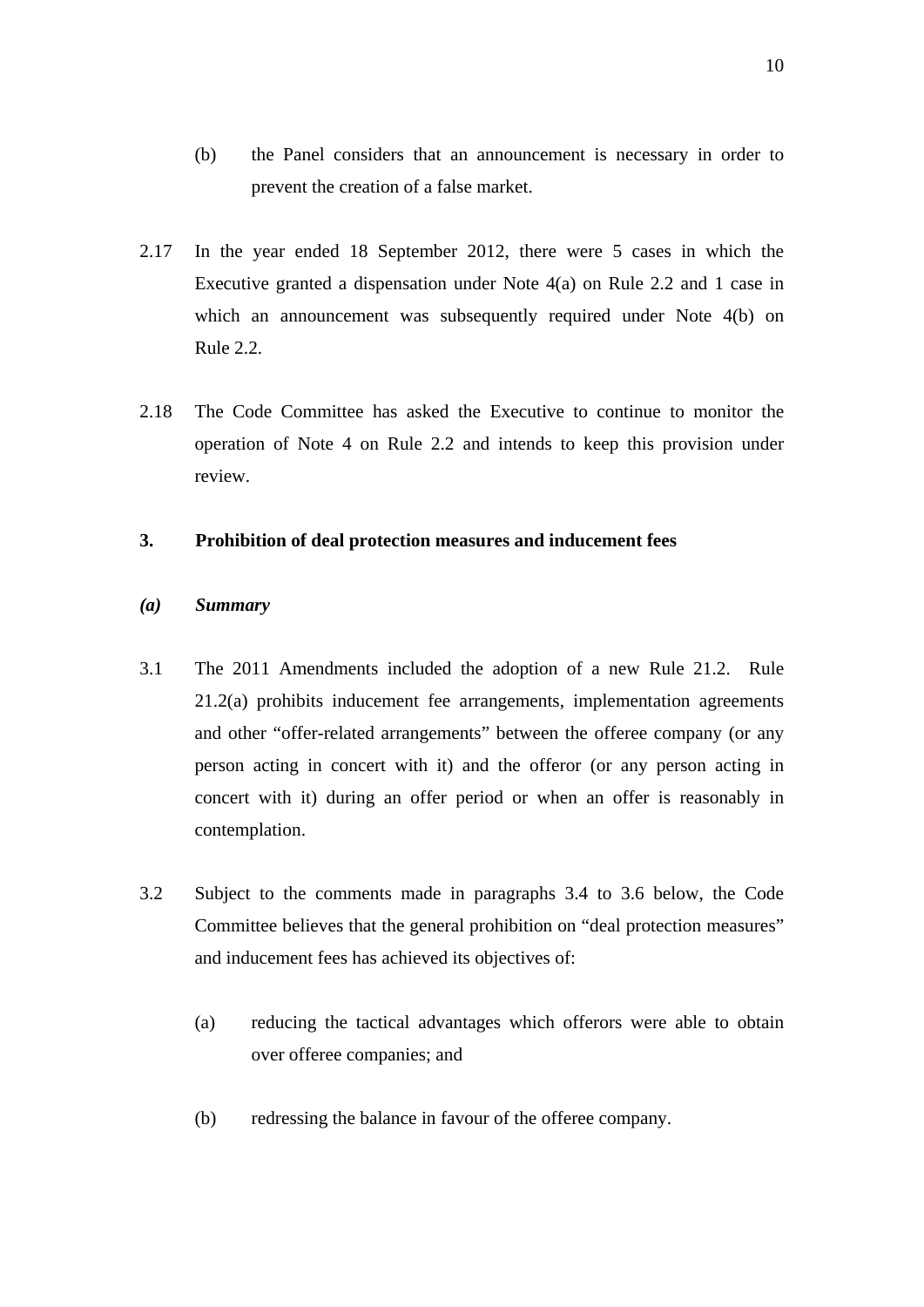## *(b) Exclusions from the prohibition on deal protection measures*

- 3.3 Rule 21.2(b) provides that the following are excluded from the general prohibition on offer-related arrangements in Rule 21.2(a) and are therefore permitted to be entered into:
	- "**(i) a commitment to maintain the confidentiality of information provided that it does not include any other provisions prohibited by Rules 21.2(a) or 2.3(d) or otherwise under the Code;**
	- **(ii) a commitment not to solicit employees, customers or suppliers;**
	- **(iii) a commitment to provide information or assistance for the purposes of obtaining any official authorisation or regulatory clearance;**
	- **(iv) irrevocable commitments and letters of intent;**
	- **(v) any agreement, arrangement or commitment which imposes obligations only on an offeror or any person acting in concert with it, other than in the context of a reverse takeover; and**
	- **(vi) any agreement relating to any existing employee incentive arrangement.**".
- 3.4 The Code Committee understands from the Executive that, in certain cases, parties to an offer and their advisers have failed to observe the general prohibition on deal protection measures. On occasion, parties and advisers have included, or sought to include, in so-called "cooperation agreements", or similar documents, certain provisions which go beyond those which the Executive considers to be permissible under the narrowly defined exclusions provided in Rule 21.2(b). These have included:
	- (a) an obligation to cooperate to "implement" the acquisition of the offeree company by the offeror;
	- (b) an agreement by the offeree company to extend the long-stop date of a scheme of arrangement, if so requested by the offeror;
	- (c) warranties in relation to information, due diligence, share capital etc.;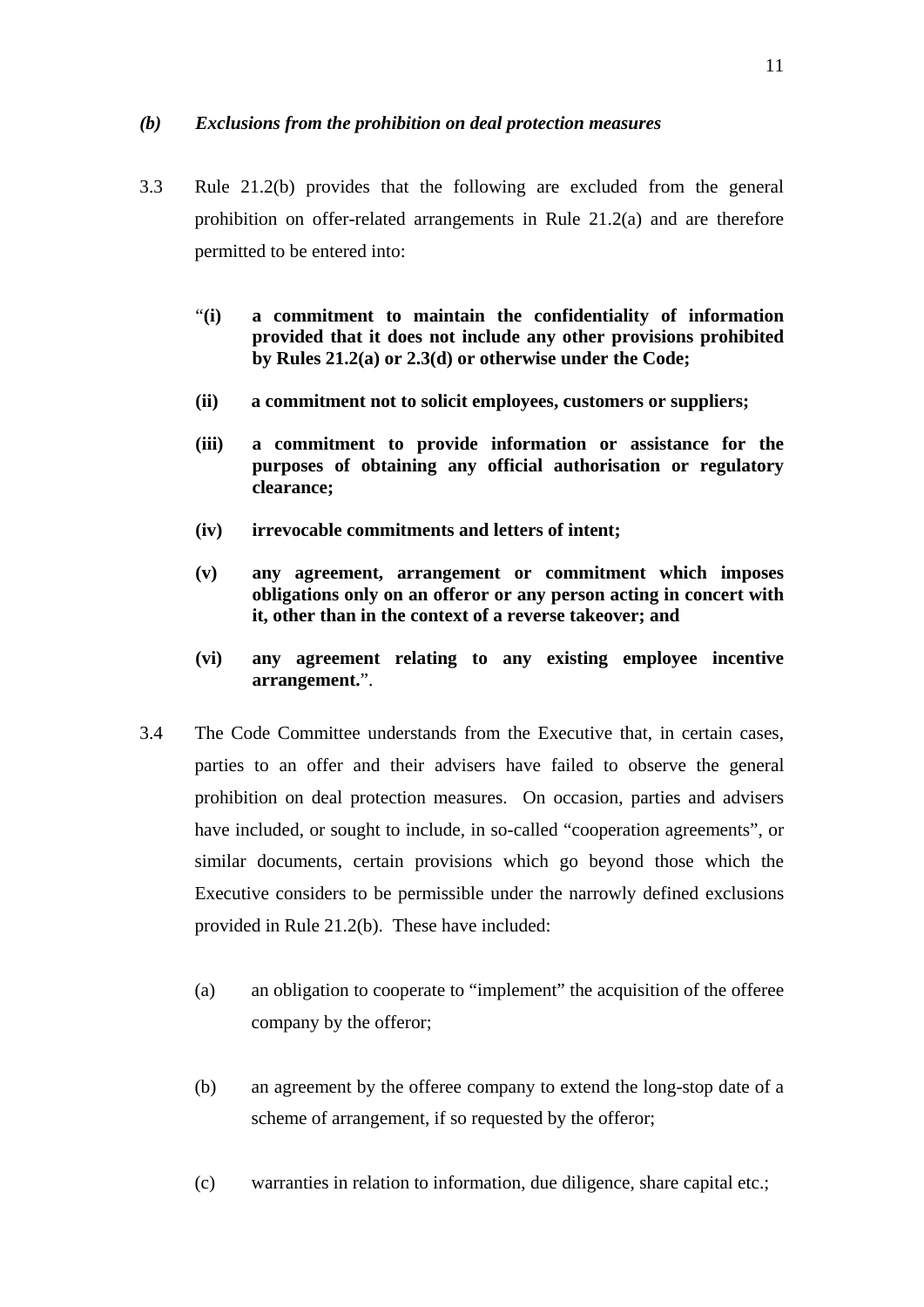- (d) commitments by the offeree company to produce scheme documentation within a particular time period and not to publish documents without the offeror's approval; and
- (e) restrictions on the offeree company's ability to make announcements and to communicate with shareholders and others in relation to the offer.
- 3.5 In addition, there have been a number of cases in which offeree company shareholders who are also offeree company directors have entered into irrevocable commitments with an offeror under which they have not only agreed to accept the offer (or, in the case of a scheme of arrangement, vote in favour of the relevant resolutions) but also agreed to other provisions which, except with the consent of the Panel, are prohibited by Rule 21.2(a). On occasion, irrevocable commitments given by offeree company directors have included:
	- (a) agreements not to solicit a competing offer from other potential offerors;
	- (b) commitments to recommend the offeror's offer to offeree company shareholders; and
	- (c) undertakings to notify the offeror if the director becomes aware of a possible offer by a potential competing offeror.
- 3.6 The Code Committee continues to believe that it should be permissible for offeree company shareholders who are also offeree company directors to enter into irrevocable commitments to accept an offer (or vote in favour of a scheme of arrangement) with an offeror. However, the Code Committee understands that the Executive interprets Rule  $21.2(b)(iv)$  as meaning that it is not permissible for offeree company directors to enter into agreements, commitments and undertakings of the type described in paragraph 3.5 above.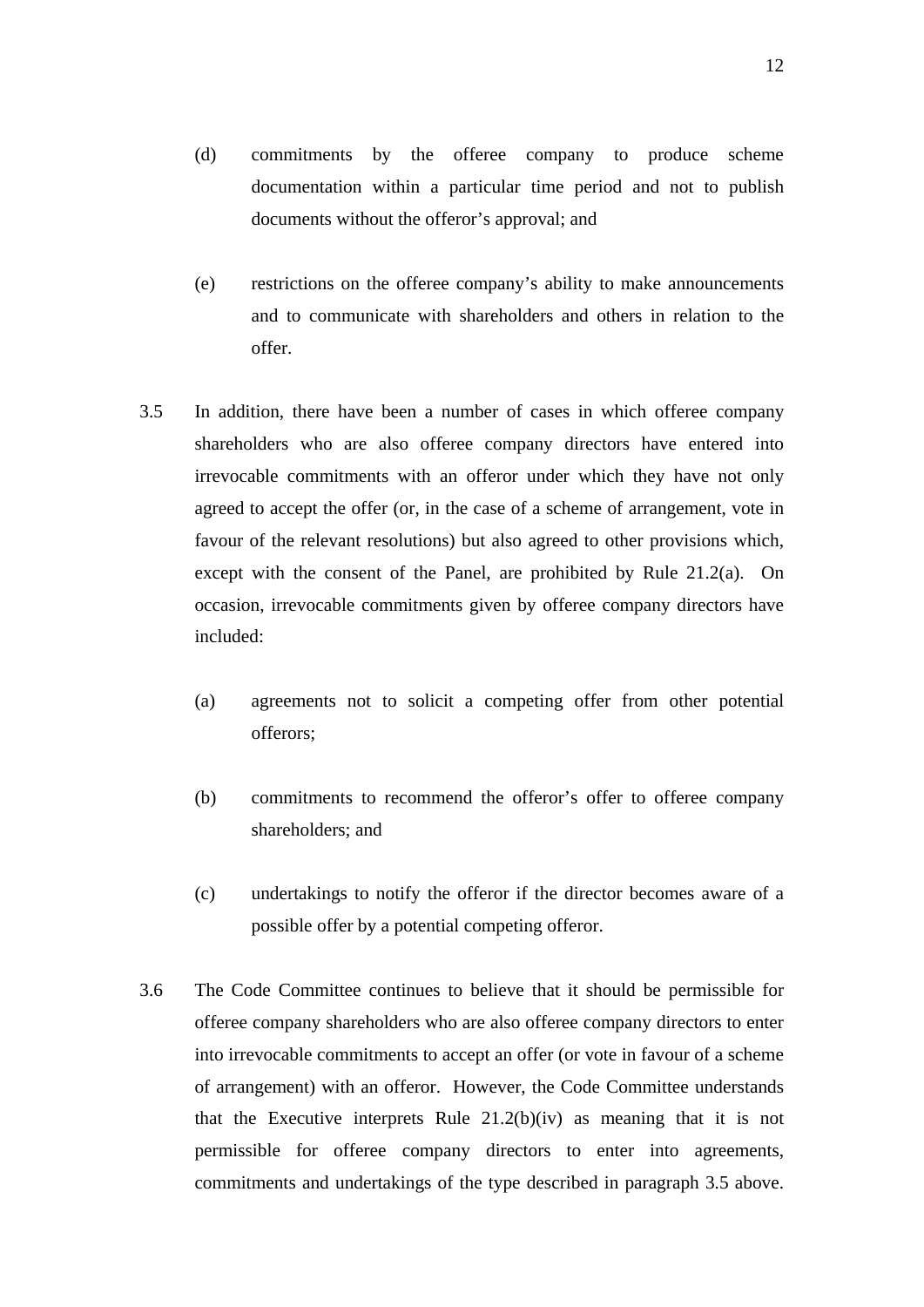This is because such agreements, commitments and undertakings relate to matters undertaken not solely in their capacity as offeree company shareholders but also in their capacity as offeree company directors (and therefore as persons acting in concert with the offeree company). The Code Committee confirms that this was its intention.

- 3.7 As a separate matter, the Code Committee understands that it has been put to the Executive that the exception from the prohibition on offer-related arrangements provided by Rule 21.2(b)(vi) covers a broader range of agreements than the Code Committee intended. As indicated above, Rule 21.2(b)(vi) provides that "any agreement relating to any existing employee incentive arrangement" will fall outside the definition of an offer-related arrangement (and therefore outside the general prohibition in Rule 21.2(a)). The Code Committee is aware that the exception in Rule  $21.2(b)(vi)$  could be construed widely but understands that the Executive interprets Rule 21.2(b)(vi) as meaning that an agreement between an offeror and the offeree company that the offeree company will not grant any new options to employees under its established share option schemes is not permissible under this exception. The Code Committee confirms that this was its intention.
- 3.8 The Code Committee has asked the Executive to continue to monitor the operation of Rule 21.2 and understands that the Executive will take appropriate remedial and disciplinary action in the event of it becoming aware of any further breaches of the rule. In addition, the Code Committee may, in due course, wish to give further consideration to the continuing appropriateness of the list of agreements, arrangements and commitments which, by virtue of Rule 21.2(b), are excluded from the general prohibition in Rule 21.2(a).

#### *(c) Dispensations from the prohibition on deal protection measures*

3.9 Notes 1 and 2 on the new Rule 21.2 provide the Panel with the ability to grant dispensations from the general prohibition on offer-related arrangements, as follows: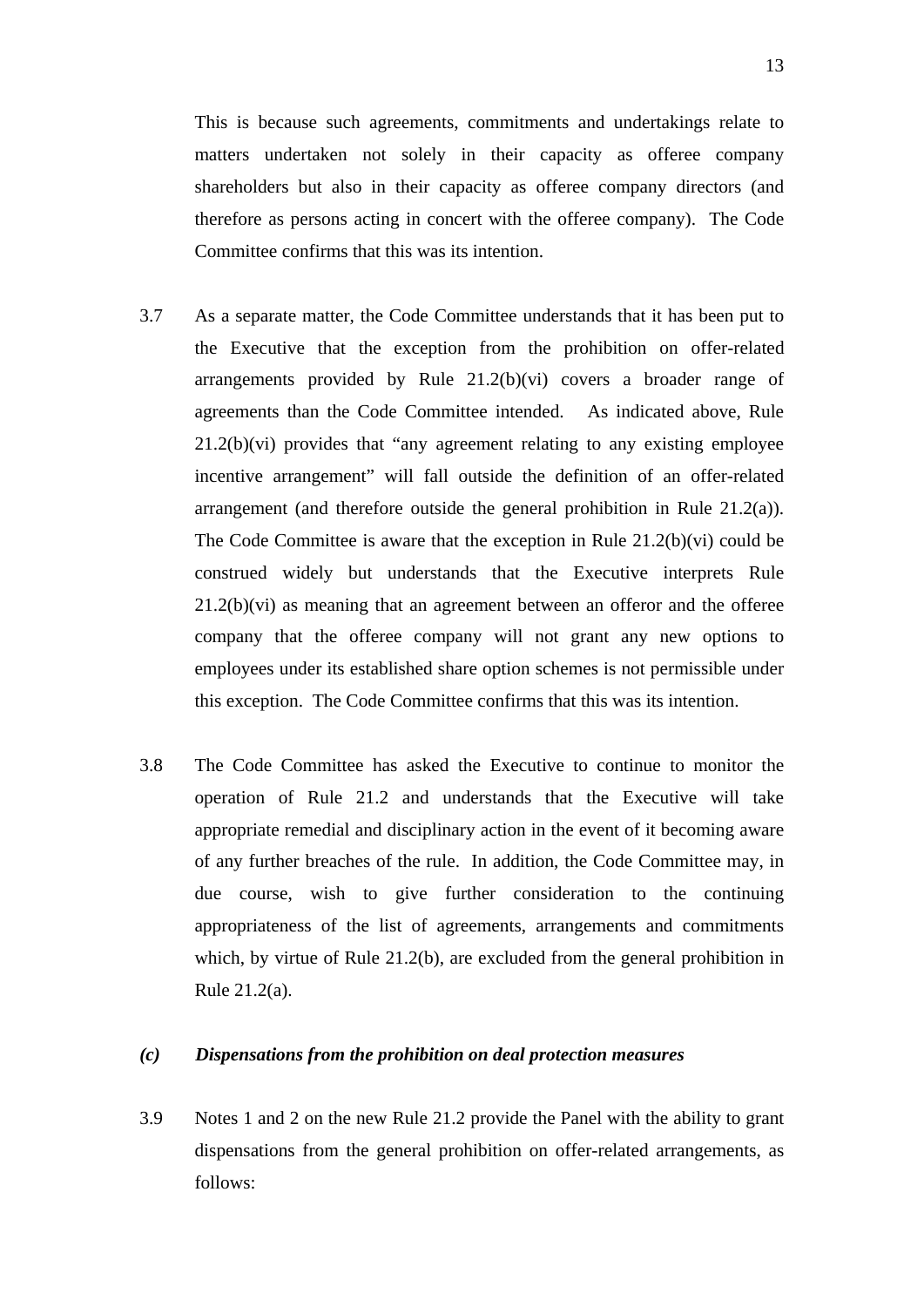- (a) under Note 1 on Rule 21.2, the Panel will normally consent to an offeree company, which is the subject of a firm offer that has not been recommended by its board, agreeing to pay an inducement fee to a competing offeror, provided that the value of the fee is no more than 1% of the value of the offer and that the fee will only become payable if another offer succeeds; and
- (b) under Note 2 on Rule 21.2, where the board of the offeree company has undertaken a formal sale process, the Panel will normally consent to the offeree company entering into an inducement fee arrangement (on the basis described in paragraph (a) above) with one offeror, who had participated in the formal sale process, at the time of the announcement of its firm offer.
- 3.10 In the year ended 18 September 2012, there were no instances of the Executive's consent having been sought for the entering into of an inducement fee arrangement pursuant to Note 1 on Rule 21.2.
- 3.11 As indicated in paragraph 2.13 above, in the year ended 18 September 2012, there were 16 cases in which the offeree company initiated a formal sale process. Of those 16 cases, there was only 1 in which the Executive was requested to consent to the entering into of an inducement fee arrangement pursuant to Note 2 on Rule 21.2.

# **4. No limitation on the factors which the offeree company board may take into account in giving its opinion on an offer**

4.1 The 2011 Amendments included the adoption of a new Note 1 on Rule 25.2, which makes clear that the Code does not limit the factors which the board of the offeree company may take into account in giving its opinion on an offer and that, in particular, the offeree company board is not required to consider the offer price as the determining factor.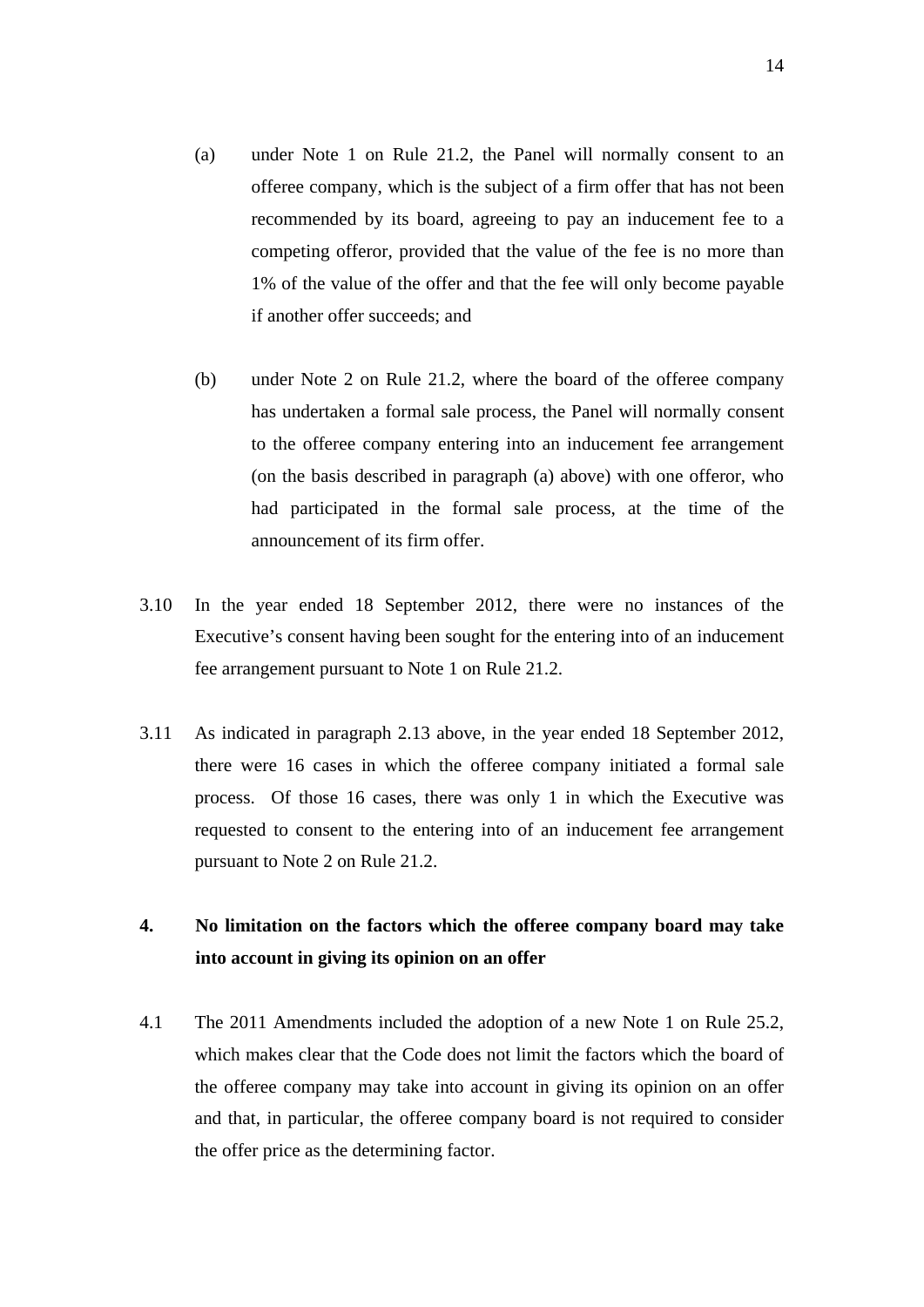4.2 The Code Committee is not aware of any issues having arisen with regard to Note 1 on Rule 25.2.

## **5. Disclosure of offer-related fees and expenses**

- 5.1 The 2011 Amendments included the adoption of new Rules 24.16 and 25.8, which require offerors and offeree companies to disclose in the offer document and the offeree board circular details of the fees and expenses expected to be incurred in relation to the offer. Rules 24.16 and 25.8 require separate disclosure to be made of fees and expenses in relation to: financial and corporate broking advice; legal advice; accounting advice; public relations advice; other professional services; other costs and expenses; and, in the case of an offeror, financing arrangements.
- 5.2 The Code Committee believes that Rules 24.16 and 25.8 have improved transparency with regard to offer-related fees and expenses, as was desired by shareholders and other respondents to PCP 2011/1, and is not aware of any major issues having arisen with regard to the new provisions.

### **6. Disclosure of financial and other information**

- 6.1 The 2011 Amendments included the adoption of rule changes in relation to the financial and other information required to be disclosed by an offeror, including in relation to the financing of the offer. Amongst other things, the amendments included the adoption of:
	- (a) a revised Rule 24.3(f), requiring offer documents to contain, in all cases, a description of how the offer is to be financed, including details of the debt facilities or other instruments entered into in order to finance the offer; and
	- (b) a new Rule 26.1, so as to require certain offer-related documents to be published on a website from the time of the announcement of a firm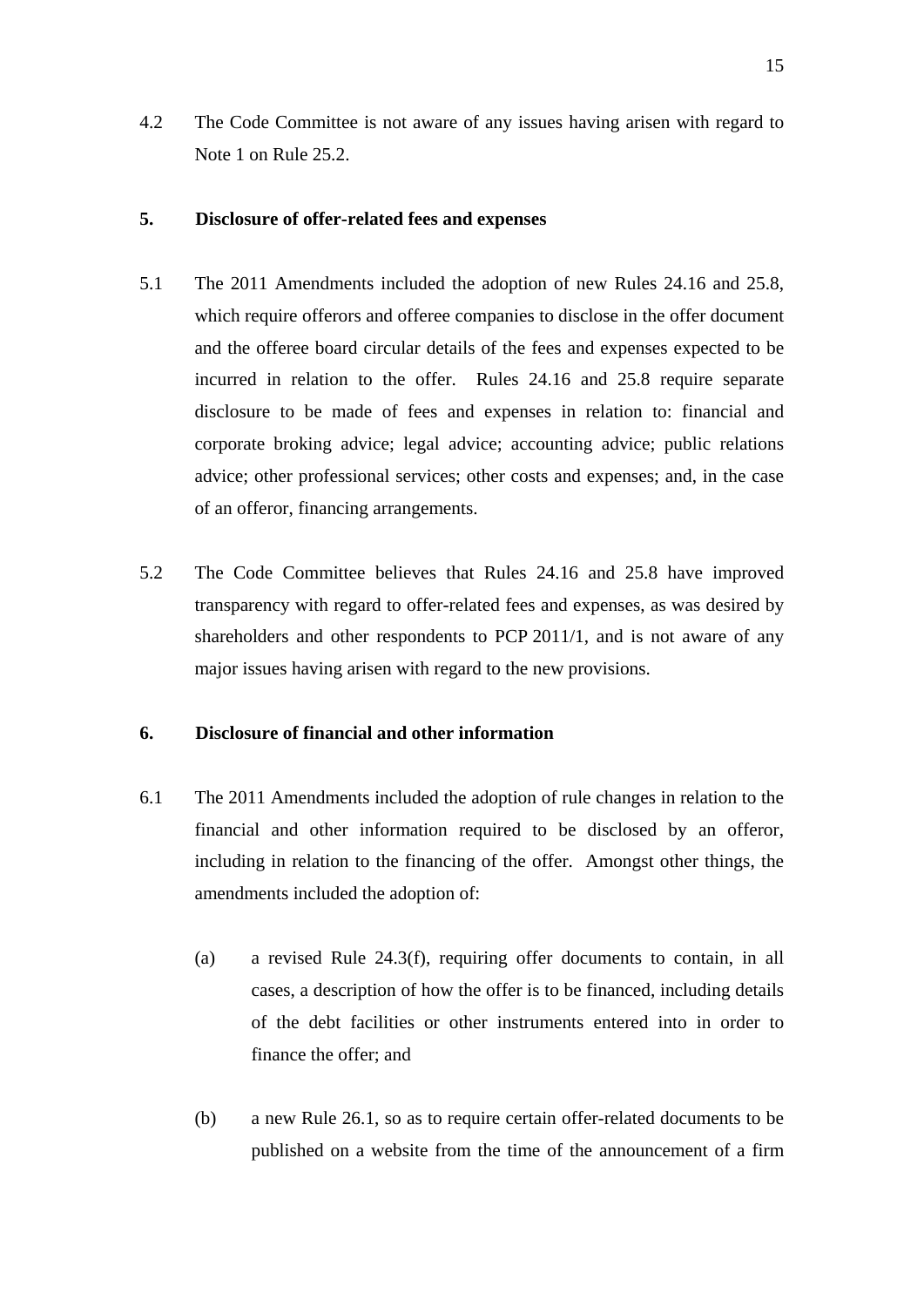offer, including, under Rule 26.1(b), documents relating to the financing of the offer.

- 6.2 Overall, the Code Committee considers that the amendments with regard to the disclosure of financial information have worked well and continues to believe that it is important that shareholders and other readers of offer documentation are provided with information as to how an offer is to be financed. The Code Committee understands that the Executive has granted certain dispensations from the requirements of Rules 24.3(f) and 26.1(b) in the case of "market flex" provisions in debt facilities, as described below.
- 6.3 In certain cases, debt facility agreements entered into in order to finance offers include market flex provisions under which the arrangers of the debt may, in specified circumstances, vary certain terms of the financing within defined limits in order to facilitate its successful syndication. In a number of cases, it has been put to the Executive that the requirements of Rules 24.3(f) and 26.1(b), under which an offeror would normally be obliged to disclose the limits set out in such market flex provisions, could have the effect of increasing the offeror's financing costs. This is because, it is contended, potential syndicatees might negotiate their participation in the syndicate on more favourable terms if they know the maximum extent to which the lead arrangers have the ability to flex the relevant terms.
- 6.4 The Code Committee understands that, in a small number of cases, the Executive has granted a limited dispensation from Rule 26.1(b) and has consented to the market flex arrangements not being published on a website by no later than 12 noon on the business day following the announcement of a firm offer, thereby providing the lead arranger with an opportunity to syndicate the debt in the period of up to 28 days before the offeror is required to publish its offer document in accordance with Rule 24.1(a). In such cases, if the debt is syndicated by that time, the terms upon which the debt is being provided must be described in the offer document, and the final form of the financing documents must be published on a website, but the Executive will not require the market flex arrangements (which will no longer be relevant) to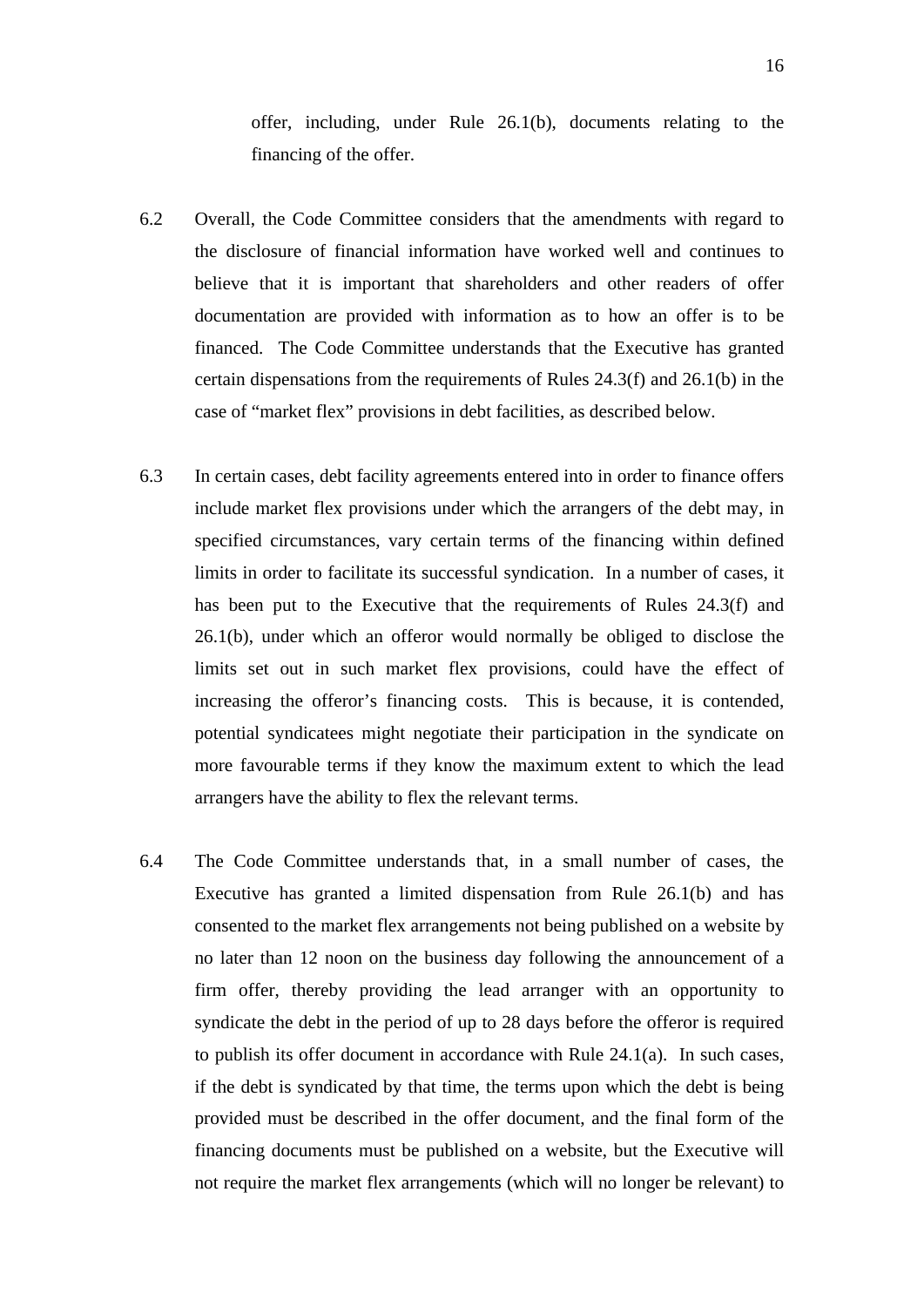be so described or published. However, if the debt is not syndicated by that time, the market flex arrangements will have to be described in the offer document and the full terms then published on a website.

6.5 The Code Committee continues to believe that the disclosure of flex terms is a necessary element of the disclosure of offer financing and has asked the Executive to keep practice in this area under review.

# **7. Disclosure by offerors and offeree companies in relation to the offeror's intentions regarding the offeree company and its employees**

- 7.1 The 2011 Amendments included the adoption of changes to Rules 24.2 and 25.2 intended to improve the quality of disclosure by offerors and offeree companies in relation to the offeror's intentions regarding the offeree company and its employees. In addition, the new Note 3 on Rule 19.1 provides, in summary, that if an offeror or offeree company makes a statement relating to any particular course of action it intends to take, or not take, after the end of the offer period then it will be regarded as being committed to that course of action for a period of 12 months from the date on which the offer period ends, or such other period of time as is specified in the statement, unless there has been a material change of circumstances.
- 7.2 The Code Committee has been informed by the Executive that there has been an improvement in the quality and detail of disclosures of intention made by offerors under Rule 24.2 (and by the boards of offeree companies under Rule 25.2). However, the Code Committee is disappointed that, in many cases, disclosures have been general, and not specific, and that, for example, a number of offerors (including offerors which have secured a recommendation from the offeree company board) have sought to satisfy the requirements of Rule 24.2 by stating that their intention is to undertake a review of the offeree company's business following completion of the takeover. The Code Committee wishes to reiterate its views in this regard, which were set out in paragraph 7.8 of RS 2011/1, as follows: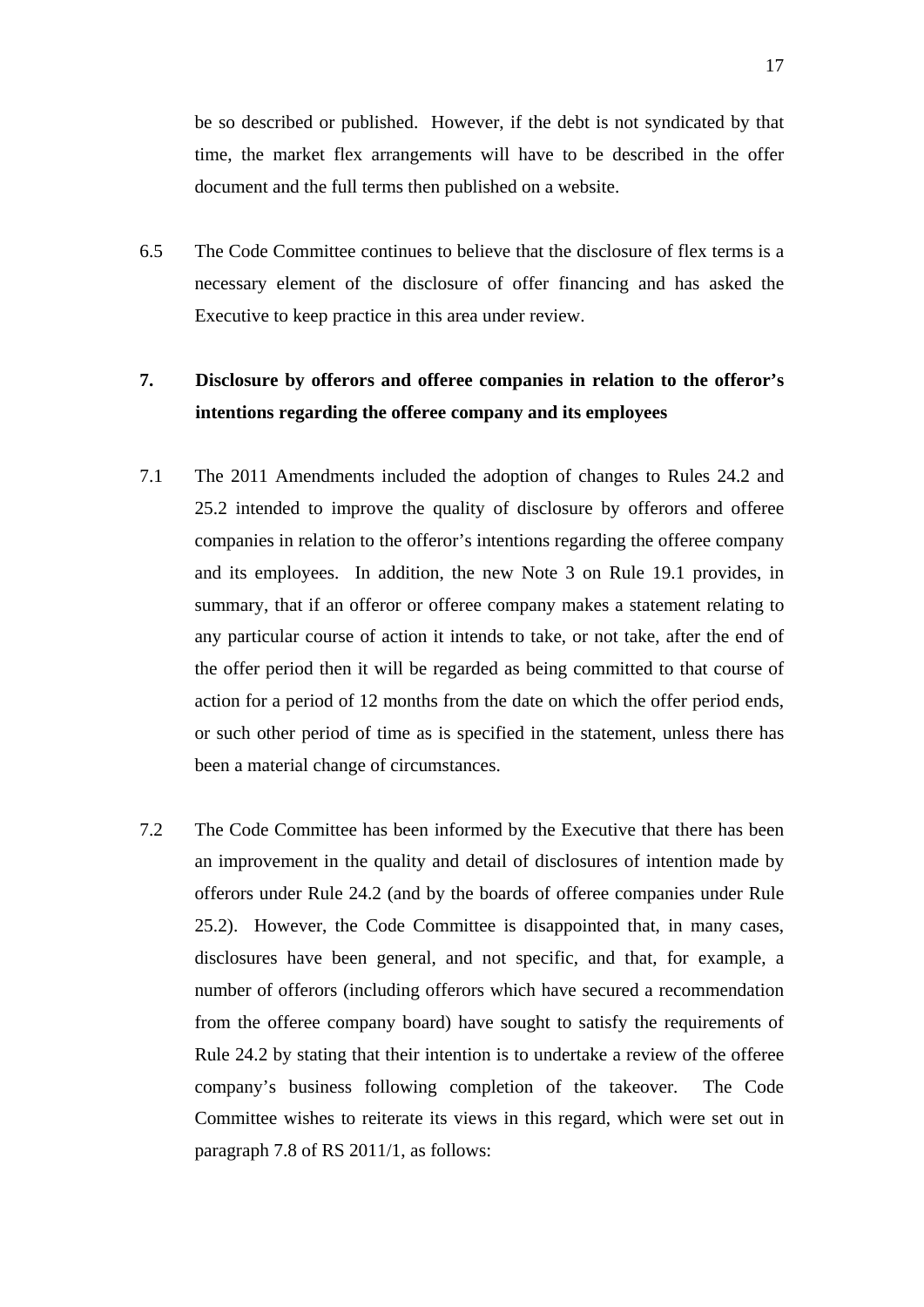"The Code Committee believes that any statement of intention by an offeror should be as detailed as is possible on the basis of the information that is known to the offeror at the time it is made. The Code Committee acknowledges that it might be legitimate for a hostile offeror which has not had an opportunity to undertake full due diligence on the offeree company to state that it will undertake a review of the offeree company's business once it has obtained control of the company. However, the Code Committee believes that the offeror must have a fundamental business rationale for seeking to acquire the offeree company, which it should disclose as fully as possible. The Code Committee also considers that statements of a general nature are unlikely to be acceptable in the context of a recommended offer where the offeror has had an opportunity to undertake full due diligence.".

- 7.3 The Code Committee understands that, in the event that an offeror which had made general, non-specific disclosures under Rule 24.2 of its intentions regarding the offeree company and its employees subsequently took action, such as making a significant number of employees redundant, to which it had not referred in the offer document, the Executive would wish to investigate whether, at the time that the offer document was published, the offeror had in fact formulated an intention to take that action. If the offeror had formulated such an intention but had not disclosed this, and had instead restricted itself to a general statement, the Code Committee understands that the Executive would be likely to consider this to be a serious breach of the Code.
- 7.4 In addition, as stated in RS 2011/1, if, in the absence of a material change of circumstances, a party to an offer were to take action contrary to its stated intentions within the 12 month period from the date on which the offer period ended (or such other time period as was specified by the relevant party), the Code Committee understands that the Executive would consider whether to instigate disciplinary action in relation to that party's compliance with Rule 19.1.

#### **8. Employee representatives**

8.1 The 2011 Amendments included the adoption of rule changes intended to improve communication between the board of the offeree company and the offeree company's employee representatives and employees, and to enable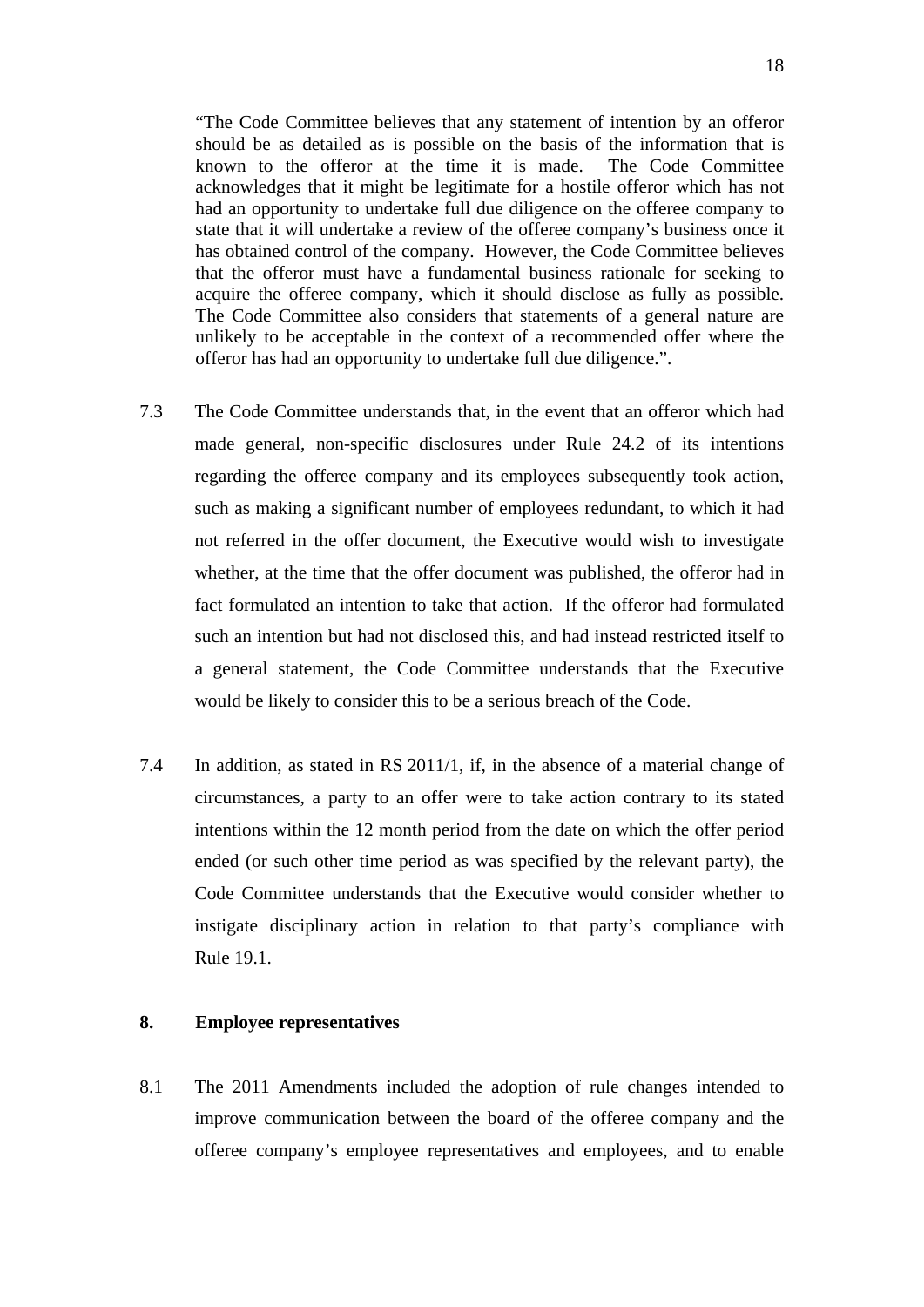employee representatives to be more effective in providing their opinion on the effects of an offer on employment. The rule changes included:

- (a) amendments to Rule 2.12 so as to require that an offeree company must make an announcement of a possible offer readily available to its employee representatives and, at the same time, must inform the employee representatives of their right to have an opinion on the effects of the offer on employment appended to the offeree board circular; and
- (b) the adoption of a new Rule 25.9, including provisions requiring that:
	- (i) where an employee representatives' opinion is received, but not in good time before the publication of the offeree board circular, the offeree company must publish the employee representatives' opinion on a website and announce via a Regulatory Information Service that it has been so published; and
	- (ii) the offeree company must pay for the publication of the employee representatives' opinion and for the costs reasonably incurred by the employee representatives in obtaining any advice required for the verification of the information contained in that opinion in order to comply with the standards of Rule 19.1.
- 8.2 In the year ended 18 September 2012, a total of 18 employee representatives' opinions were published in respect of 10 separate offers. Of these:
	- 9 employee representatives' opinions were appended to offeree board circulars in respect of 5 offers in accordance with the first sentence of Rule 25.9. This represents a significant increase over the period which followed the introduction, in May 2006, of the right for employee representatives to have their opinions appended to offeree board circulars. As noted in